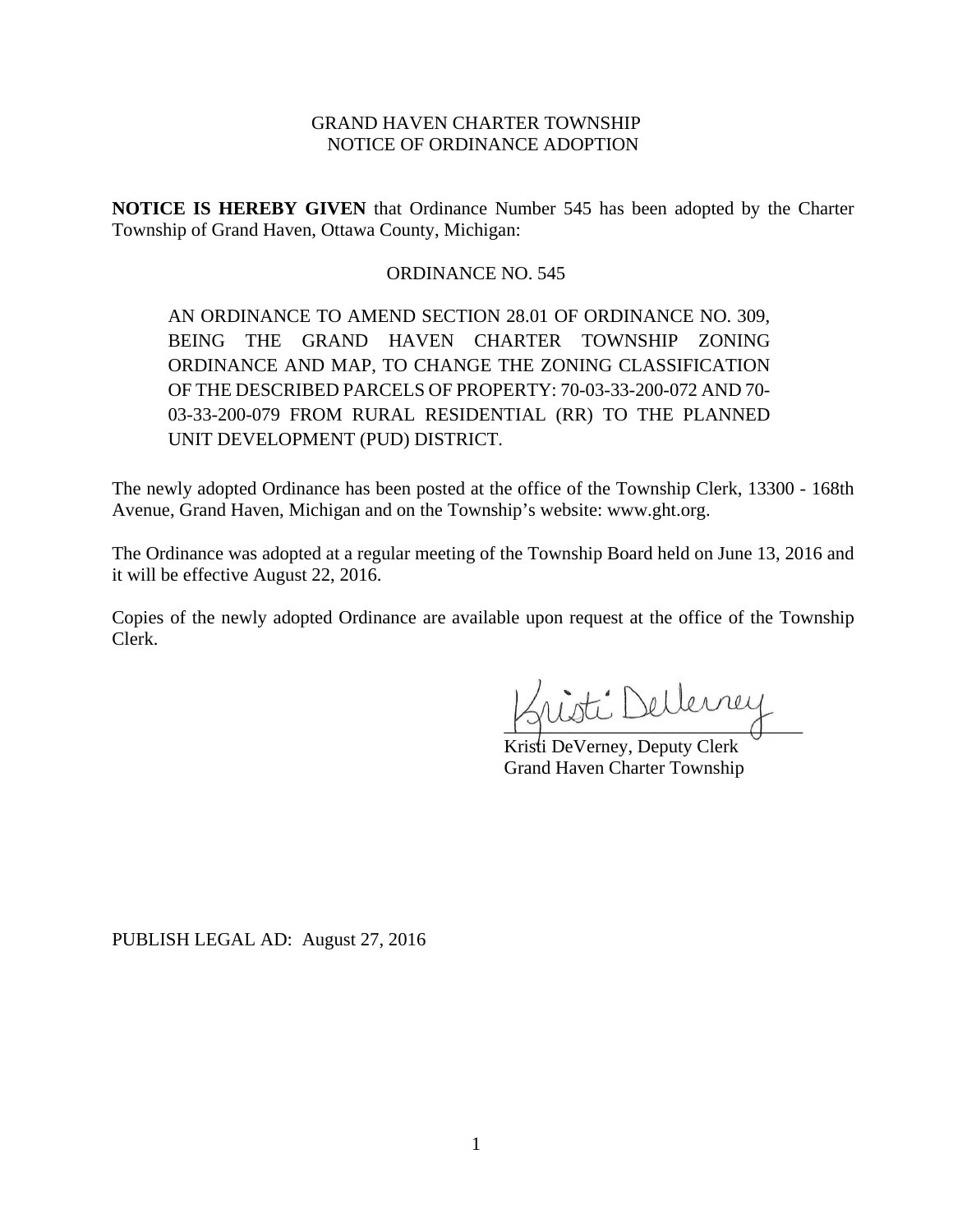#### ORDINANCE NO. 545

### **ZONING MAP AMENDMENT ORDINANCE**

AN ORDINANCE TO AMEND CERTAIN PORTIONS OF THE ZONING ORDINANCE AND MAP OF GRAND HAVEN CHARTER TOWNSHIP, OTTAWA COUNTY, MICHIGAN FOR THE PURPOSE OF REZONING CERTAIN LANDS FROM THE RURAL RESIDENTIAL (RR) DISTRICT TO THE PLANNED UNIT DEVELOPMENT (PUD) DISTRICT.

GRAND HAVEN CHARTER TOWNSHIP, COUNTY OF OTTAWA, AND STATE OF MICHIGAN ORDAINS:

Section 1. Amendment. The Zoning Ordinance and Map of the Charter Township of Grand Haven, Ottawa County, Michigan, the map being incorporated by reference in the Zoning Ordinance for the Charter Township of Grand Haven pursuant to Chapter 3, shall be amended so that the following lands shall be rezoned from the Rural Residential District (RR) to the Planned Unit Development District (PUD). The lands are in the Charter Township of Grand Haven, Ottawa County, Michigan, and are described as follows:

PARCEL NUMBERS: 70-03-33-200-072 AND 70-03-33-200-079 N 1/2 OF NW 1/4 OF SW 1/4 OF NE 1/4 SEC 33 T8N R16W 5 A

Section 2. Explanation. This amendment to the Grand Haven Charter Township Zoning Ordinance is intended to correct Ordinance No. 373, which inadvertently omitted parcel number 70-03-33-200-021 when the Timber View Planned Unit Development was originally established. Parcel numbers 70-03-33-200-072 and 70-03-33-200-079 are child parcels of the parent parcel 70- 03-33-200-021.

Section 3. Effective Date. This amendment to the Grand Haven Charter Township Zoning Ordinance was approved and adopted by the Township Board of Grand Haven Charter Township, Ottawa County, Michigan on August 22, 2016, after a public hearing as required pursuant to Michigan Act 110 of 2006, as amended; after introduction and a first reading on August 8, 2016, and after posting and publication following such first reading as required by Michigan Act 359 of 1947, as amended. This Ordinance shall be effective on September 4, 2016, which date is the eighth day after publication of a Notice of Adoption and Posting of the Zoning Map Amendment Ordinance in the *Grand Haven Tribune*, as required by Section 401 of Act 110, as amended. However, this effective date shall be extended as necessary to comply with the requirements of Section 402 of Act 110, as amended.

Karl French, Township Supervisor Laurie Larsen, Township Clerk

Hannie Larse